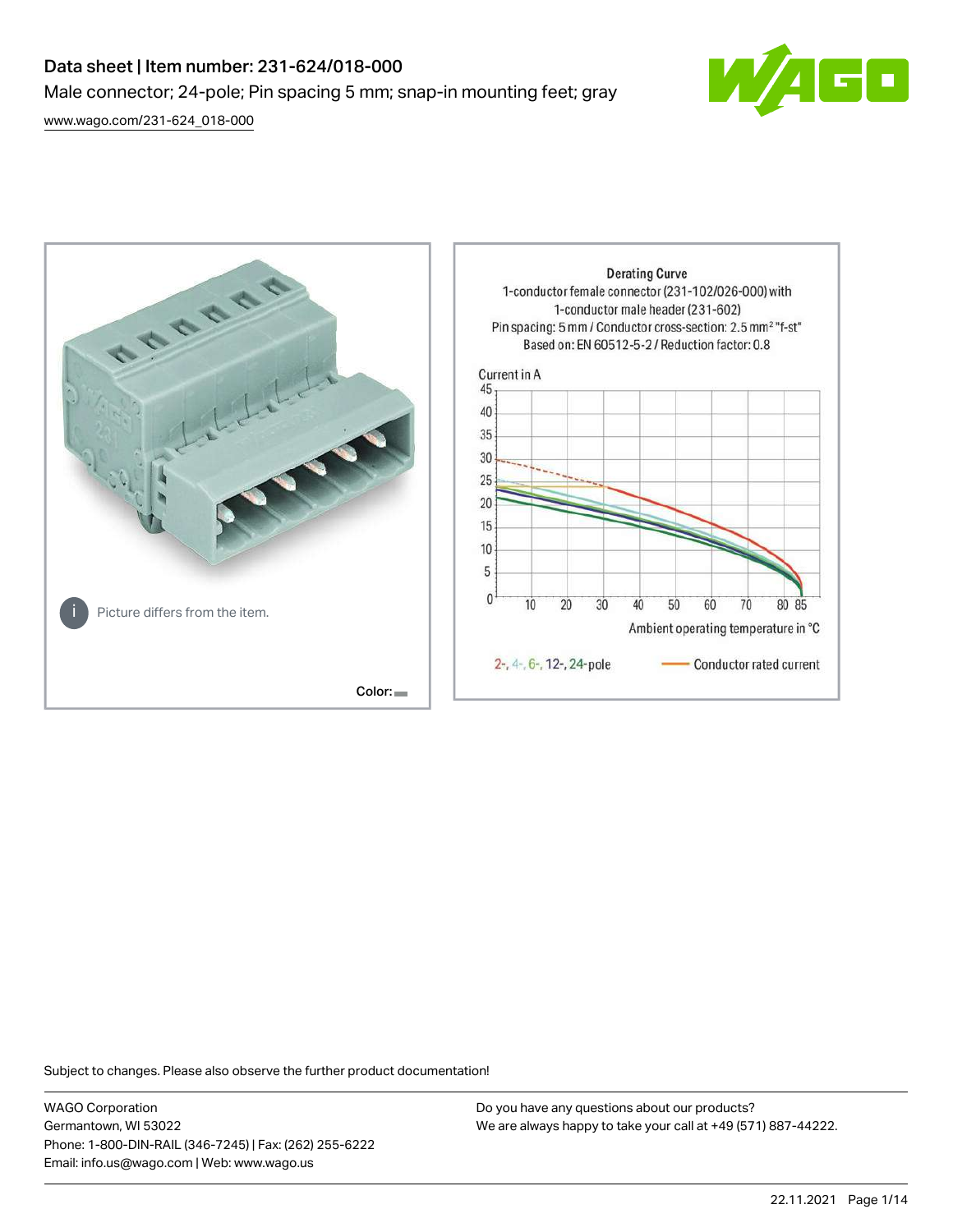



```
L = (pole no. -1) x pin spacing +8.2 mm
```
 $L_1 = L - 1.7$  mm

```
L_2 = L - 1.2 mm
```
### Item description

- $\blacksquare$ Universal connection for all conductor types
- Easy cable pre-assembly and on-unit wiring via vertical and horizontal CAGE CLAMP<sup>®</sup> actuation  $\blacksquare$
- $\blacksquare$ For wire-to-wire and board-to-wire connections
- $\blacksquare$ Versions available with snap-in mounting feet or flanges for panel or through-panel mounting

Subject to changes. Please also observe the further product documentation!

WAGO Corporation Germantown, WI 53022 Phone: 1-800-DIN-RAIL (346-7245) | Fax: (262) 255-6222 Email: info.us@wago.com | Web: www.wago.us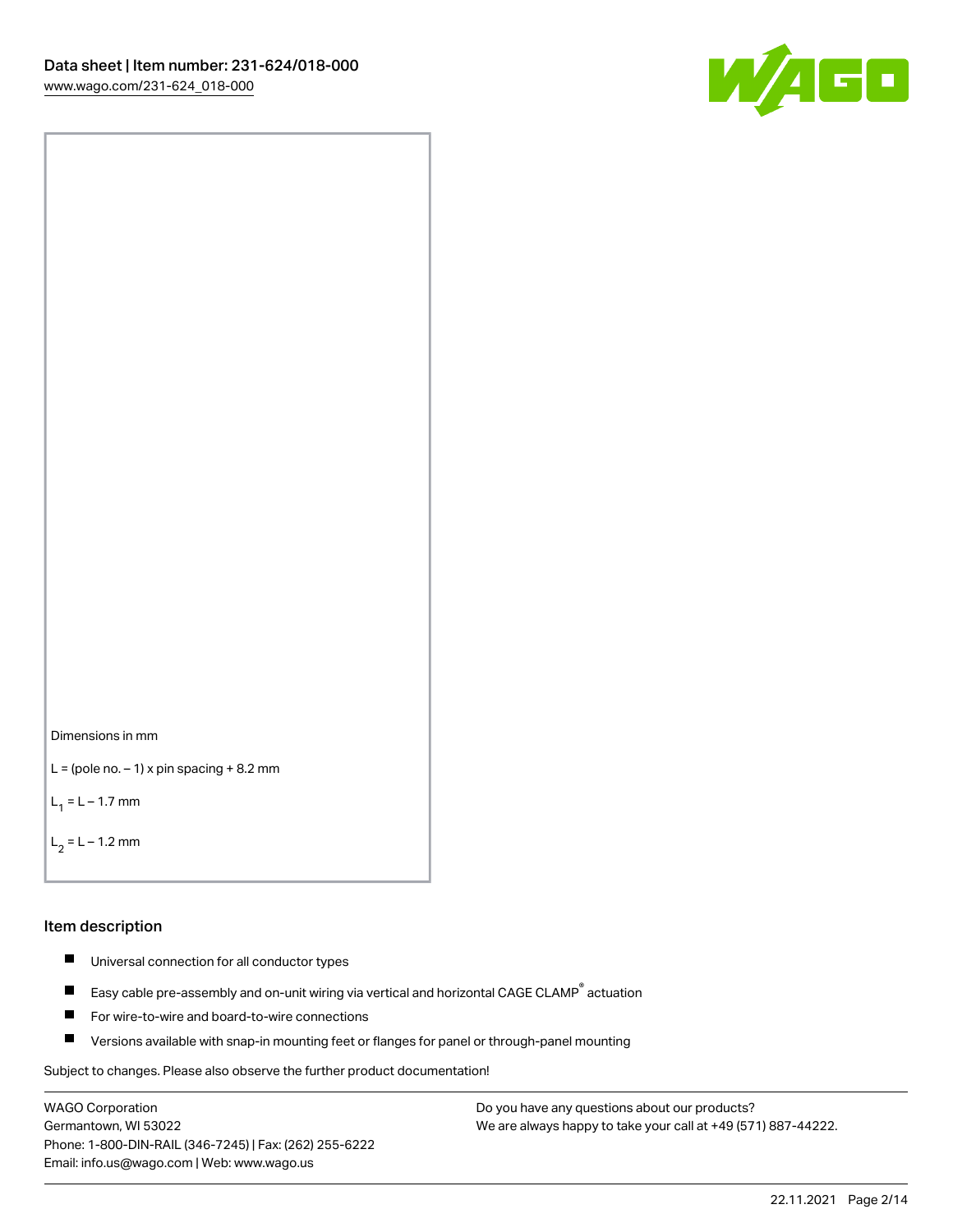

 $\blacksquare$ With coding fingers

### Data Notes

| Safety information 1 | The <i>MCS – MULTI CONNECTION SYSTEM</i> includes connectors<br>without breaking capacity in accordance with DIN EN 61984. When<br>used as intended, these connectors must not be connected<br>/disconnected when live or under load. The circuit design should<br>ensure header pins, which can be touched, are not live when<br>unmated. |
|----------------------|--------------------------------------------------------------------------------------------------------------------------------------------------------------------------------------------------------------------------------------------------------------------------------------------------------------------------------------------|
| Variants:            | Other pole numbers<br>Gold-plated or partially gold-plated contact surfaces<br>Other versions (or variants) can be requested from WAGO Sales or<br>configured at https://configurator.wago.com/                                                                                                                                            |

# Electrical data

# IEC Approvals

| Ratings per                 | IEC/EN 60664-1                                                       |
|-----------------------------|----------------------------------------------------------------------|
| Rated voltage (III / 3)     | 320 V                                                                |
| Rated surge voltage (III/3) | 4 <sub>kV</sub>                                                      |
| Rated voltage (III/2)       | 320 V                                                                |
| Rated surge voltage (III/2) | 4 <sub>k</sub> V                                                     |
| Nominal voltage (II/2)      | 630 V                                                                |
| Rated surge voltage (II/2)  | 4 <sub>k</sub> V                                                     |
| Rated current               | 12A                                                                  |
| Legend (ratings)            | (III / 2) $\triangleq$ Overvoltage category III / Pollution degree 2 |

# UL Approvals

| Approvals per                  | UL 1059 |
|--------------------------------|---------|
| Rated voltage UL (Use Group B) | 300 V   |
| Rated current UL (Use Group B) | 15 A    |
| Rated voltage UL (Use Group D) | 300 V   |
| Rated current UL (Use Group D) | 10 A    |

# Ratings per UL

| Rated voltage UL 1977 | 600 V |
|-----------------------|-------|
| Rated current UL 1977 |       |

Subject to changes. Please also observe the further product documentation!

| WAGO Corporation                                       | Do you have any questions about our products?                 |
|--------------------------------------------------------|---------------------------------------------------------------|
| Germantown. WI 53022                                   | We are always happy to take your call at +49 (571) 887-44222. |
| Phone: 1-800-DIN-RAIL (346-7245)   Fax: (262) 255-6222 |                                                               |
| Email: info.us@wago.com   Web: www.wago.us             |                                                               |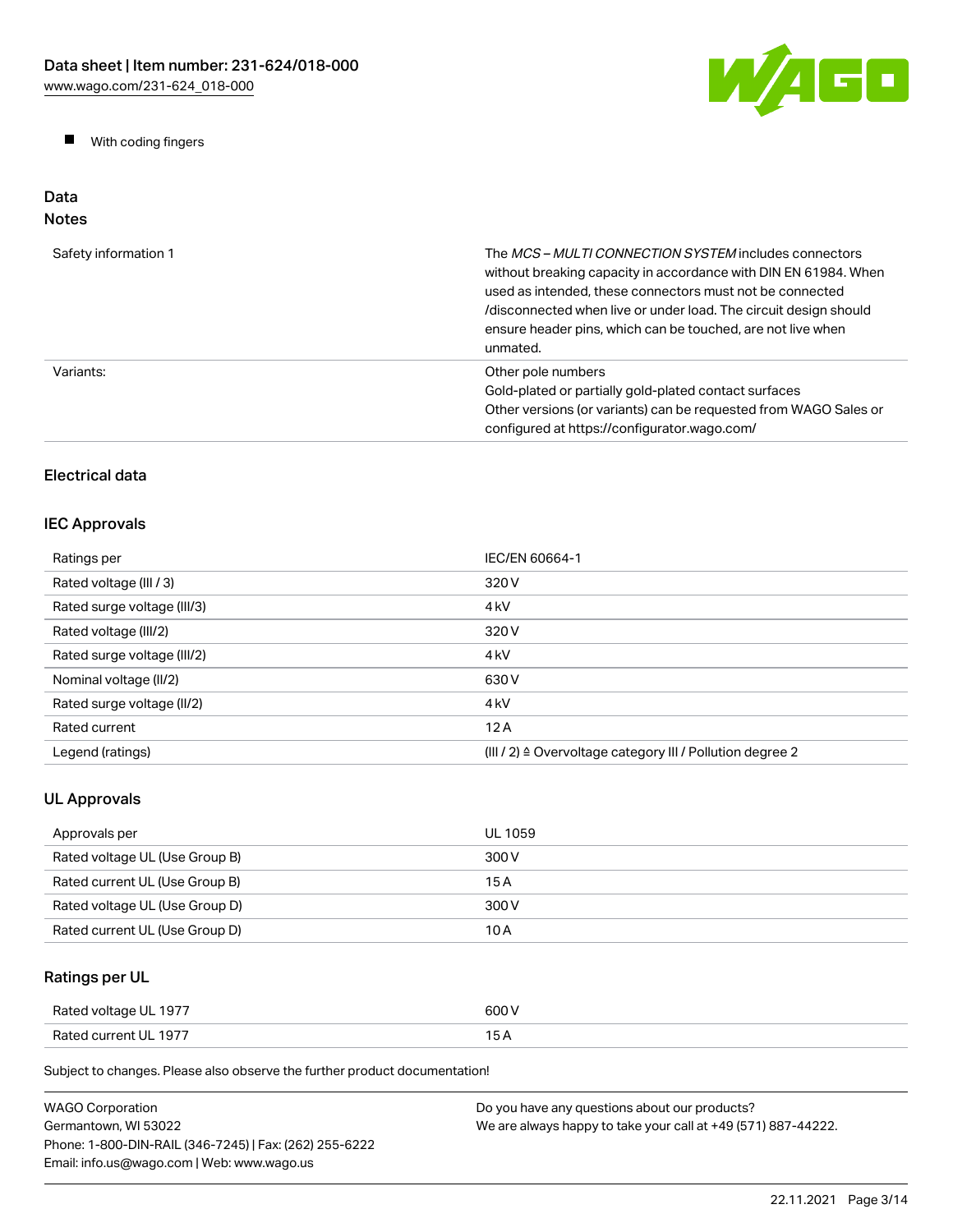

### CSA Approvals

| Approvals per                   | CSA   |
|---------------------------------|-------|
| Rated voltage CSA (Use Group B) | 300 V |
| Rated current CSA (Use Group B) | 15 A  |
| Rated voltage CSA (Use Group D) | 300 V |
| Rated current CSA (Use Group D) | 10 A  |

### Connection data

| Total number of connection points | 24 |
|-----------------------------------|----|
| Total number of potentials        | 24 |
| Number of connection types        |    |
| Number of levels                  |    |

#### Connection 1

| Connection technology                             | CAGE CLAMP <sup>®</sup>                |
|---------------------------------------------------|----------------------------------------|
| Actuation type                                    | Operating tool                         |
| Solid conductor                                   | $0.082.5$ mm <sup>2</sup> / 28  12 AWG |
| Fine-stranded conductor                           | $0.082.5$ mm <sup>2</sup> / 28  12 AWG |
| Fine-stranded conductor; with insulated ferrule   | $0.251.5$ mm <sup>2</sup>              |
| Fine-stranded conductor; with uninsulated ferrule | $0.252.5$ mm <sup>2</sup>              |
| Strip length                                      | $89$ mm / 0.31  0.35 inch              |
| Number of poles                                   | 24                                     |
| Conductor entry direction to mating direction     | 0°                                     |

### Physical data

| Pin spacing             | 5 mm / 0.197 inch    |
|-------------------------|----------------------|
| Width                   | 123.2 mm / 4.85 inch |
| Height                  | 18.8 mm / 0.74 inch  |
| Height from the surface | 14.3 mm / 0.563 inch |
| Depth                   | 27.5 mm / 1.083 inch |

### Mechanical data

| Housing sheet thickness | $0.6$ 1.2 mm / 0.024 $$ 0.047 inch |
|-------------------------|------------------------------------|
| Mounting type           | Snap-in foot                       |
| Mounting type           | Panel mounting                     |

Subject to changes. Please also observe the further product documentation!

| <b>WAGO Corporation</b>                                | Do you have any questions about our products?                 |
|--------------------------------------------------------|---------------------------------------------------------------|
| Germantown, WI 53022                                   | We are always happy to take your call at +49 (571) 887-44222. |
| Phone: 1-800-DIN-RAIL (346-7245)   Fax: (262) 255-6222 |                                                               |
| Email: info.us@wago.com   Web: www.wago.us             |                                                               |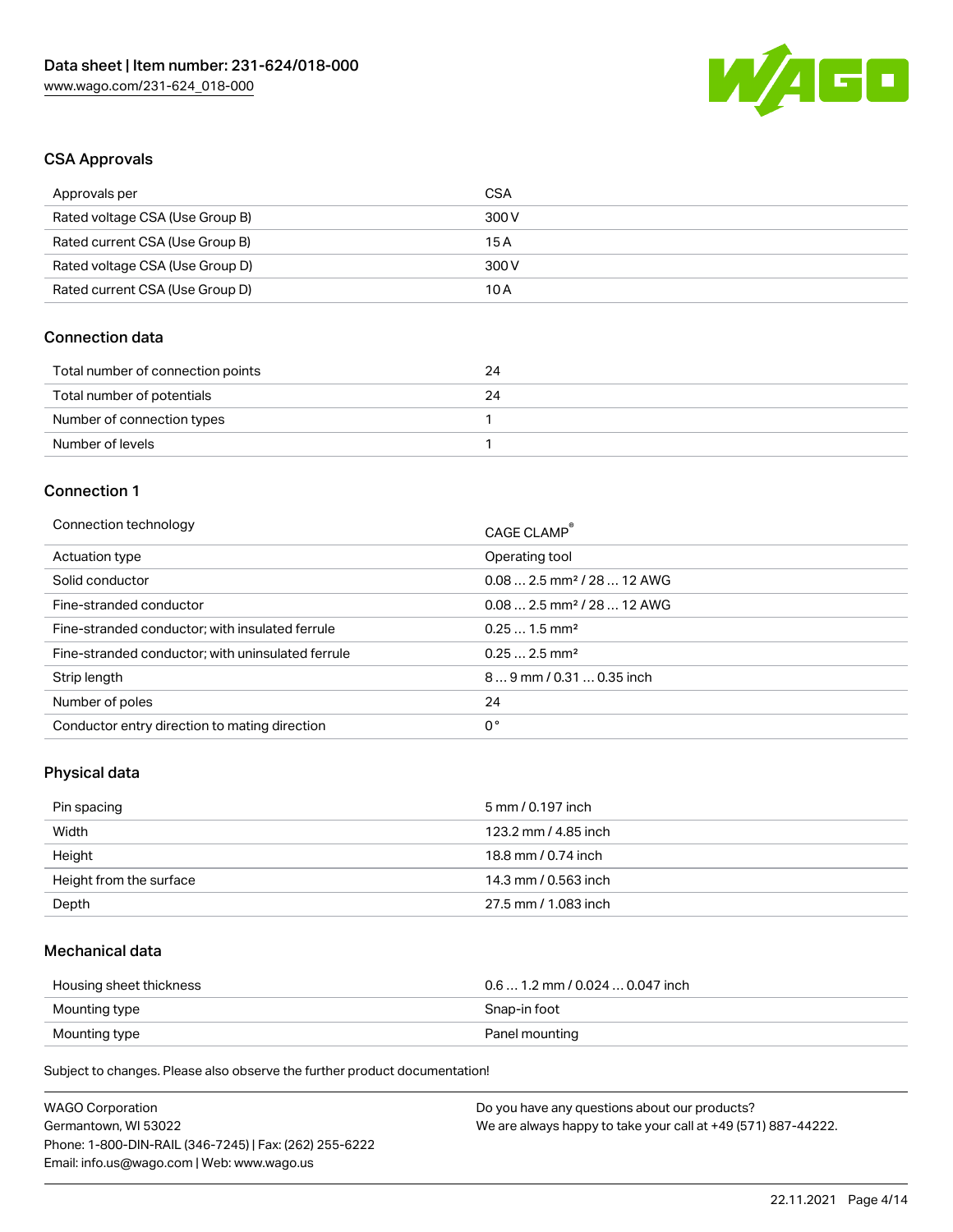

### Plug-in connection

| Contact type (pluggable connector) | Male connector/plug |
|------------------------------------|---------------------|
| Connector (connection type)        | for conductor       |
| Mismating protection               | No                  |
| Locking of plug-in connection      | Without             |

### Material data

| Color                       | gray                                    |
|-----------------------------|-----------------------------------------|
| Material group              |                                         |
| Insulation material         | Polyamide (PA66)                        |
| Flammability class per UL94 | V0                                      |
| Clamping spring material    | Chrome nickel spring steel (CrNi)       |
| Contact material            | Electrolytic copper ( $E_{\text{Cu}}$ ) |
| Contact plating             | tin-plated                              |
| Fire load                   | 0.644 MJ                                |
| Weight                      | 36.8g                                   |

### Environmental requirements

| Limit temperature range | $-60+100 °C$ |  |
|-------------------------|--------------|--|
|-------------------------|--------------|--|

# Commercial data

| Product Group         | 3 (Multi Conn. System) |
|-----------------------|------------------------|
| PU (SPU)              | 10 Stück               |
| Packaging type        | box                    |
| Country of origin     | DE                     |
| <b>GTIN</b>           | 4044918259347          |
| Customs tariff number | 8536694040             |

### Approvals / Certificates

### Country specific Approvals

| Logo | Approval                               | <b>Additional Approval Text</b> | Certificate<br>name |
|------|----------------------------------------|---------------------------------|---------------------|
|      | CВ<br>DEKRA Certification B.V.         | IEC 61984                       | NL-39756            |
|      | <b>CSA</b><br>DEKRA Certification B.V. | C <sub>22.2</sub>               | 1466354             |

Subject to changes. Please also observe the further product documentation!

| <b>WAGO Corporation</b>                                | Do you have any questions about our products?                 |
|--------------------------------------------------------|---------------------------------------------------------------|
| Germantown, WI 53022                                   | We are always happy to take your call at +49 (571) 887-44222. |
| Phone: 1-800-DIN-RAIL (346-7245)   Fax: (262) 255-6222 |                                                               |
| Email: info.us@wago.com   Web: www.wago.us             |                                                               |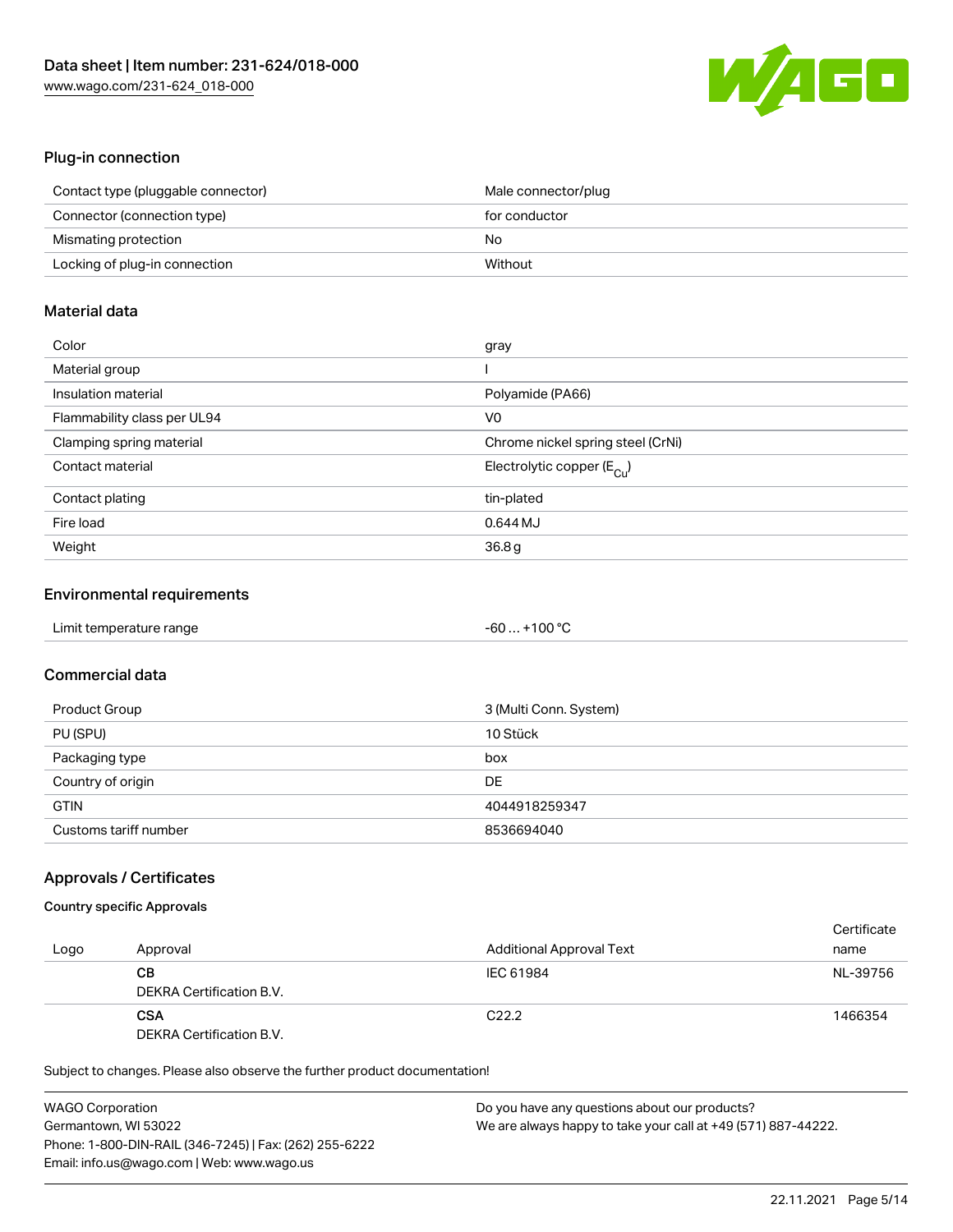



#### Ship Approvals

|                     |                                        |                                 | Certificate |
|---------------------|----------------------------------------|---------------------------------|-------------|
| Logo                | Approval                               | <b>Additional Approval Text</b> | name        |
| ABS.                | <b>ABS</b>                             | $\overline{\phantom{0}}$        | $19 -$      |
|                     | American Bureau of Shipping            |                                 | HG1869876-  |
|                     |                                        |                                 | <b>PDA</b>  |
|                     | BV                                     | <b>IEC 60998</b>                | 11915/D0    |
|                     | Bureau Veritas S.A.                    |                                 | BV          |
| <b>BUREAU</b>       |                                        |                                 |             |
|                     | <b>DNV GL</b>                          | $\overline{\phantom{a}}$        | TAE000016Z  |
|                     | Det Norske Veritas, Germanischer Lloyd |                                 |             |
| <b>UL-Approvals</b> |                                        |                                 |             |

#### Logo Approval Additional Approval Text **Certificate** name UL Underwriters Laboratories Inc. UL 1977 **E45171**

# **Counterpart**

Item no.231-124/026-000 Female plug; 24-pole; 12 AWG max; pin spacing 5 mm; 1 conductor per pole; gray [www.wago.com/231-124/026-000](https://www.wago.com/231-124/026-000)

### Optional accessories

#### Mounting adapter

Mounting accessories



#### Item no.: 209-148

ntem no.. 209-146<br>Multi mounting adapter; for DIN-35 rail; 25 mm wide; gray [www.wago.com/209-148](http://www.wago.com/209-148)

#### **Ferrules**

Ferrule

 $\frac{1}{2}$ 

Item no.: 216-101

Subject to changes. Please also observe the further product documentation!

WAGO Corporation Germantown, WI 53022 Phone: 1-800-DIN-RAIL (346-7245) | Fax: (262) 255-6222 Email: info.us@wago.com | Web: www.wago.us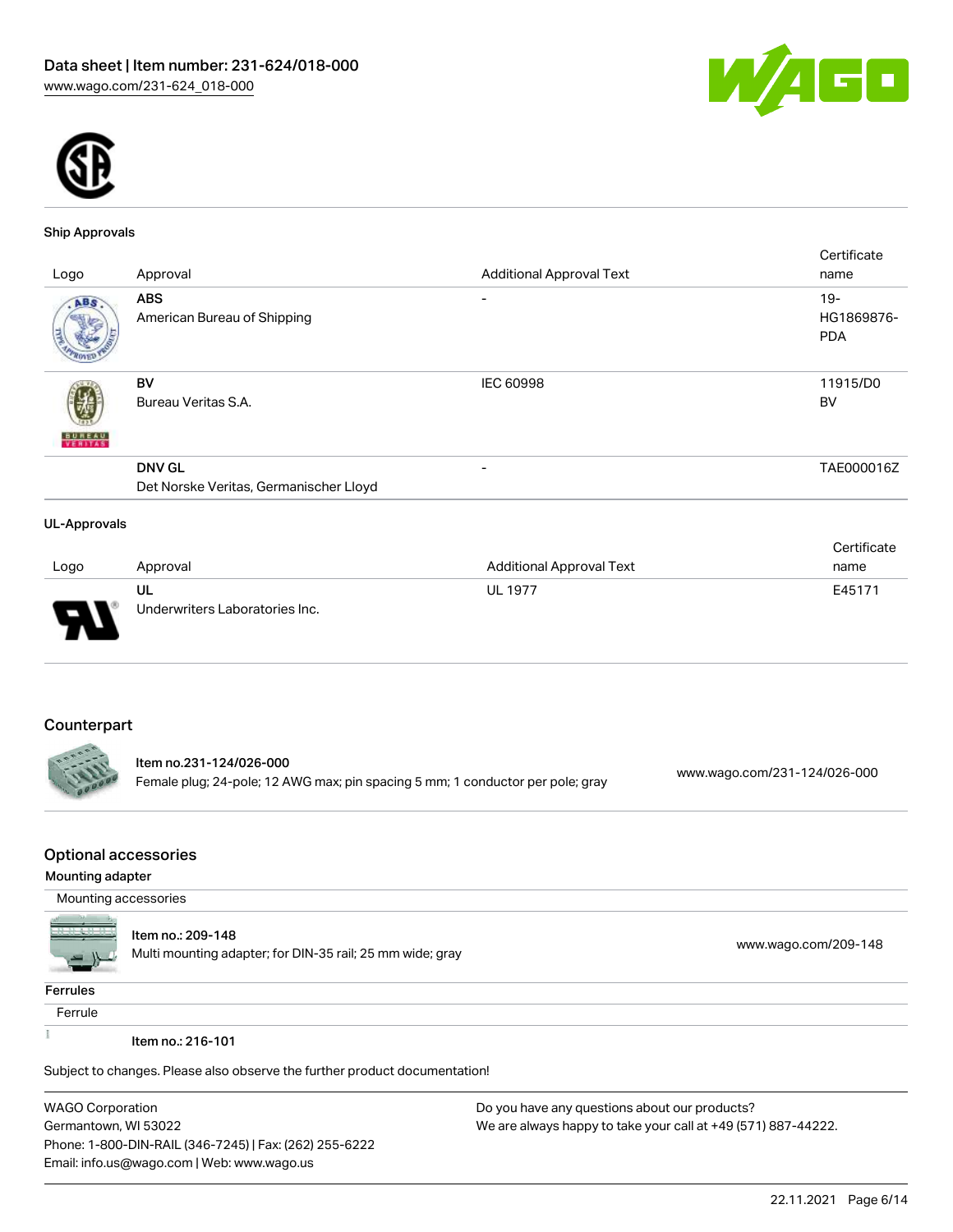

|               | Ferrule; Sleeve for 0.5 mm <sup>2</sup> / AWG 22; uninsulated; electro-tin plated; silver-colored                                                                                  | www.wago.com/216-101 |
|---------------|------------------------------------------------------------------------------------------------------------------------------------------------------------------------------------|----------------------|
|               | Item no.: 216-104<br>Ferrule; Sleeve for 1.5 mm <sup>2</sup> / AWG 16; uninsulated; electro-tin plated; silver-colored                                                             | www.wago.com/216-104 |
|               | Item no.: 216-106<br>Ferrule; Sleeve for 2.5 mm <sup>2</sup> / AWG 14; uninsulated; electro-tin plated; silver-colored                                                             | www.wago.com/216-106 |
| ł.            | Item no.: 216-102<br>Ferrule; Sleeve for 0.75 mm <sup>2</sup> / AWG 20; uninsulated; electro-tin plated; silver-colored                                                            | www.wago.com/216-102 |
|               | Item no.: 216-103<br>Ferrule; Sleeve for 1 mm <sup>2</sup> / AWG 18; uninsulated; electro-tin plated                                                                               | www.wago.com/216-103 |
| $\frac{1}{3}$ | Item no.: 216-123<br>Ferrule; Sleeve for 1 mm <sup>2</sup> / AWG 18; uninsulated; electro-tin plated; silver-colored                                                               | www.wago.com/216-123 |
|               | Item no.: 216-122<br>Ferrule; Sleeve for 0.75 mm <sup>2</sup> / AWG 20; uninsulated; electro-tin plated; silver-colored                                                            | www.wago.com/216-122 |
| Ĭ.            | Item no.: 216-124<br>Ferrule; Sleeve for 1.5 mm <sup>2</sup> / AWG 16; uninsulated; electro-tin plated                                                                             | www.wago.com/216-124 |
|               | Item no.: 216-142<br>Ferrule; Sleeve for 0.75 mm <sup>2</sup> / 18 AWG; uninsulated; electro-tin plated; electrolytic copper; gastight<br>crimped; acc. to DIN 46228, Part 1/08.92 | www.wago.com/216-142 |
|               | Item no.: 216-132<br>Ferrule; Sleeve for 0.34 mm <sup>2</sup> / AWG 24; uninsulated; electro-tin plated                                                                            | www.wago.com/216-132 |
|               | Item no.: 216-121<br>Ferrule; Sleeve for 0.5 mm <sup>2</sup> / AWG 22; uninsulated; electro-tin plated; silver-colored                                                             | www.wago.com/216-121 |
|               | Item no.: 216-143<br>Ferrule; Sleeve for 1 mm <sup>2</sup> / AWG 18; uninsulated; electro-tin plated; electrolytic copper; gastight<br>crimped; acc. to DIN 46228, Part 1/08.92    | www.wago.com/216-143 |
|               | Item no.: 216-131<br>Ferrule; Sleeve for 0.25 mm <sup>2</sup> / AWG 24; uninsulated; electro-tin plated; silver-colored                                                            | www.wago.com/216-131 |
|               | Item no.: 216-141<br>Ferrule; Sleeve for 0.5 mm <sup>2</sup> / 20 AWG; uninsulated; electro-tin plated; electrolytic copper; gastight<br>crimped; acc. to DIN 46228, Part 1/08.92  | www.wago.com/216-141 |
| s.            | Item no.: 216-152<br>Ferrule; Sleeve for 0.34 mm <sup>2</sup> / AWG 24; uninsulated; electro-tin plated                                                                            | www.wago.com/216-152 |
|               | Item no.: 216-203<br>Ferrule; Sleeve for 1 mm <sup>2</sup> / AWG 18; insulated; electro-tin plated; red                                                                            | www.wago.com/216-203 |
|               | Item no.: 216-202<br>Ferrule; Sleeve for 0.75 mm <sup>2</sup> / 18 AWG; insulated; electro-tin plated; gray                                                                        | www.wago.com/216-202 |
|               | Item no.: 216-151<br>Ferrule; Sleeve for 0.25 mm <sup>2</sup> / AWG 24; uninsulated; electro-tin plated                                                                            | www.wago.com/216-151 |
|               |                                                                                                                                                                                    |                      |

Subject to changes. Please also observe the further product documentation!

WAGO Corporation Germantown, WI 53022 Phone: 1-800-DIN-RAIL (346-7245) | Fax: (262) 255-6222 Email: info.us@wago.com | Web: www.wago.us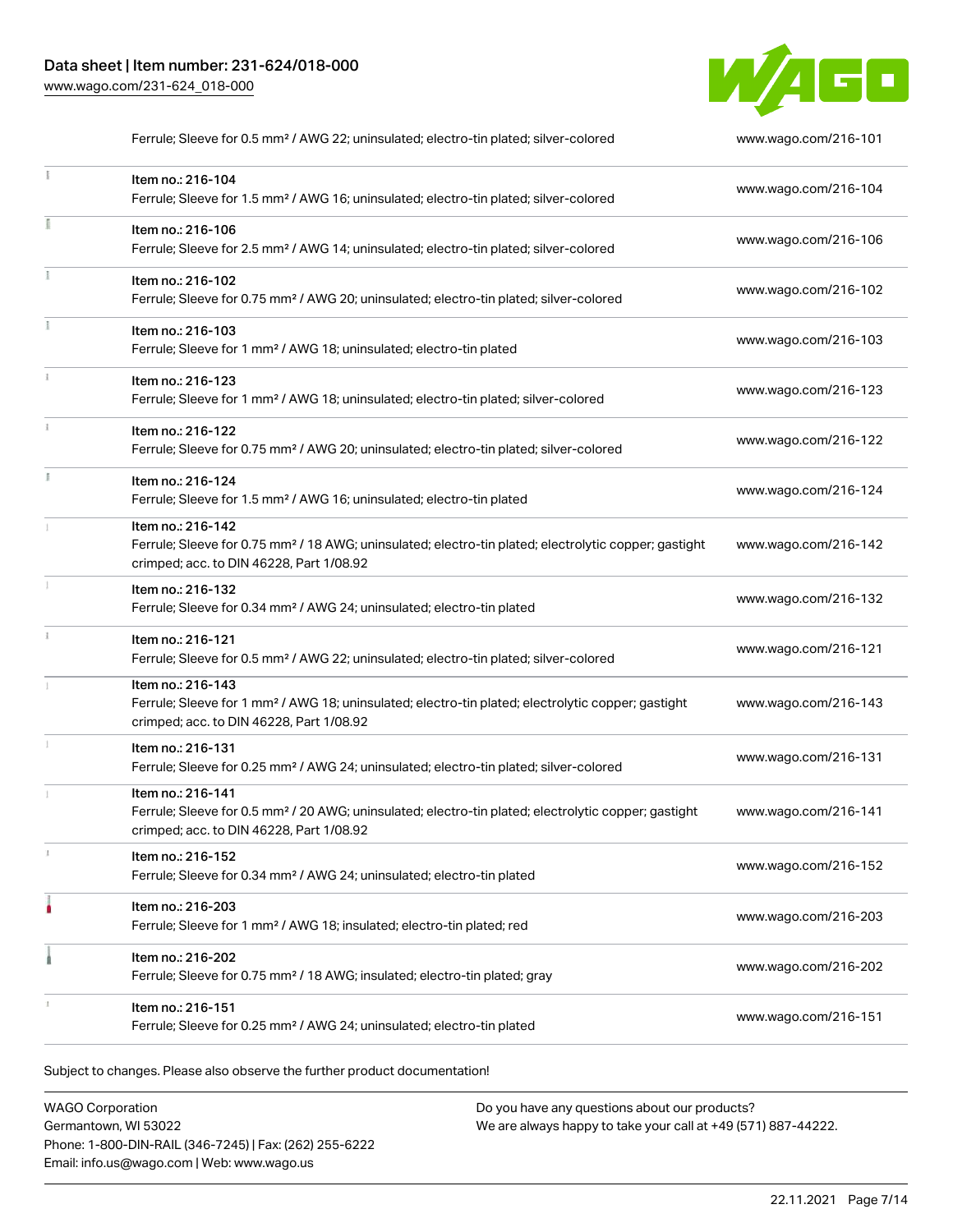# Data sheet | Item number: 231-624/018-000

[www.wago.com/231-624\\_018-000](http://www.wago.com/231-624_018-000)



|   | Ferrule; Sleeve for 1.5 mm <sup>2</sup> / AWG 16; insulated; electro-tin plated; black                                                                                                                  | www.wago.com/216-204 |
|---|---------------------------------------------------------------------------------------------------------------------------------------------------------------------------------------------------------|----------------------|
|   | Item no.: 216-144<br>Ferrule; Sleeve for 1.5 mm <sup>2</sup> / AWG 16; uninsulated; electro-tin plated; electrolytic copper; gastight<br>crimped; acc. to DIN 46228, Part 1/08.92; silver-colored       | www.wago.com/216-144 |
|   | Item no.: 216-201<br>Ferrule; Sleeve for 0.5 mm <sup>2</sup> / 20 AWG; insulated; electro-tin plated; white                                                                                             | www.wago.com/216-201 |
|   | Item no.: 216-223<br>Ferrule; Sleeve for 1 mm <sup>2</sup> / AWG 18; insulated; electro-tin plated; red                                                                                                 | www.wago.com/216-223 |
|   | Item no.: 216-241<br>Ferrule; Sleeve for 0.5 mm <sup>2</sup> / 20 AWG; insulated; electro-tin plated; electrolytic copper; gastight<br>crimped; acc. to DIN 46228, Part 4/09.90; white                  | www.wago.com/216-241 |
|   | Item no.: 216-242<br>Ferrule; Sleeve for 0.75 mm <sup>2</sup> / 18 AWG; insulated; electro-tin plated; electrolytic copper; gastight<br>crimped; acc. to DIN 46228, Part 4/09.90; gray                  | www.wago.com/216-242 |
|   | Item no.: 216-222<br>Ferrule; Sleeve for 0.75 mm <sup>2</sup> / 18 AWG; insulated; electro-tin plated; gray                                                                                             | www.wago.com/216-222 |
|   | Item no.: 216-221<br>Ferrule; Sleeve for 0.5 mm <sup>2</sup> / 20 AWG; insulated; electro-tin plated; white                                                                                             | www.wago.com/216-221 |
| Â | Item no.: 216-224<br>Ferrule; Sleeve for 1.5 mm <sup>2</sup> / AWG 16; insulated; electro-tin plated; black                                                                                             | www.wago.com/216-224 |
|   | Item no.: 216-243<br>Ferrule; Sleeve for 1 mm <sup>2</sup> / AWG 18; insulated; electro-tin plated; electrolytic copper; gastight crimped; www.wago.com/216-243<br>acc. to DIN 46228, Part 4/09.90; red |                      |
| j | Item no.: 216-244<br>Ferrule; Sleeve for 1.5 mm <sup>2</sup> / AWG 16; insulated; electro-tin plated; electrolytic copper; gastight<br>crimped; acc. to DIN 46228, Part 4/09.90; black                  | www.wago.com/216-244 |
|   | Item no.: 216-263<br>Ferrule; Sleeve for 1 mm <sup>2</sup> / AWG 18; insulated; electro-tin plated; electrolytic copper; gastight crimped; www.wago.com/216-263<br>acc. to DIN 46228, Part 4/09.90; red |                      |
| Â | Item no.: 216-264<br>Ferrule; Sleeve for 1.5 mm <sup>2</sup> / AWG 16; insulated; electro-tin plated; electrolytic copper; gastight<br>crimped; acc. to DIN 46228, Part 4/09.90; black                  | www.wago.com/216-264 |
|   | Item no.: 216-284<br>Ferrule; Sleeve for 1.5 mm <sup>2</sup> / AWG 16; insulated; electro-tin plated; electrolytic copper; gastight<br>crimped; acc. to DIN 46228, Part 4/09.90; black                  | www.wago.com/216-284 |
|   | Item no.: 216-262<br>Ferrule; Sleeve for 0.75 mm <sup>2</sup> / 18 AWG; insulated; electro-tin plated; electrolytic copper; gastight<br>crimped; acc. to DIN 46228, Part 4/09.90; gray                  | www.wago.com/216-262 |
|   | Item no.: 216-301<br>Ferrule; Sleeve for 0.25 mm <sup>2</sup> / AWG 24; insulated; electro-tin plated; yellow                                                                                           | www.wago.com/216-301 |
|   | Item no.: 216-321<br>Ferrule; Sleeve for 0.25 mm <sup>2</sup> / AWG 24; insulated; electro-tin plated; yellow                                                                                           | www.wago.com/216-321 |
|   |                                                                                                                                                                                                         |                      |

Subject to changes. Please also observe the further product documentation!

WAGO Corporation Germantown, WI 53022 Phone: 1-800-DIN-RAIL (346-7245) | Fax: (262) 255-6222 Email: info.us@wago.com | Web: www.wago.us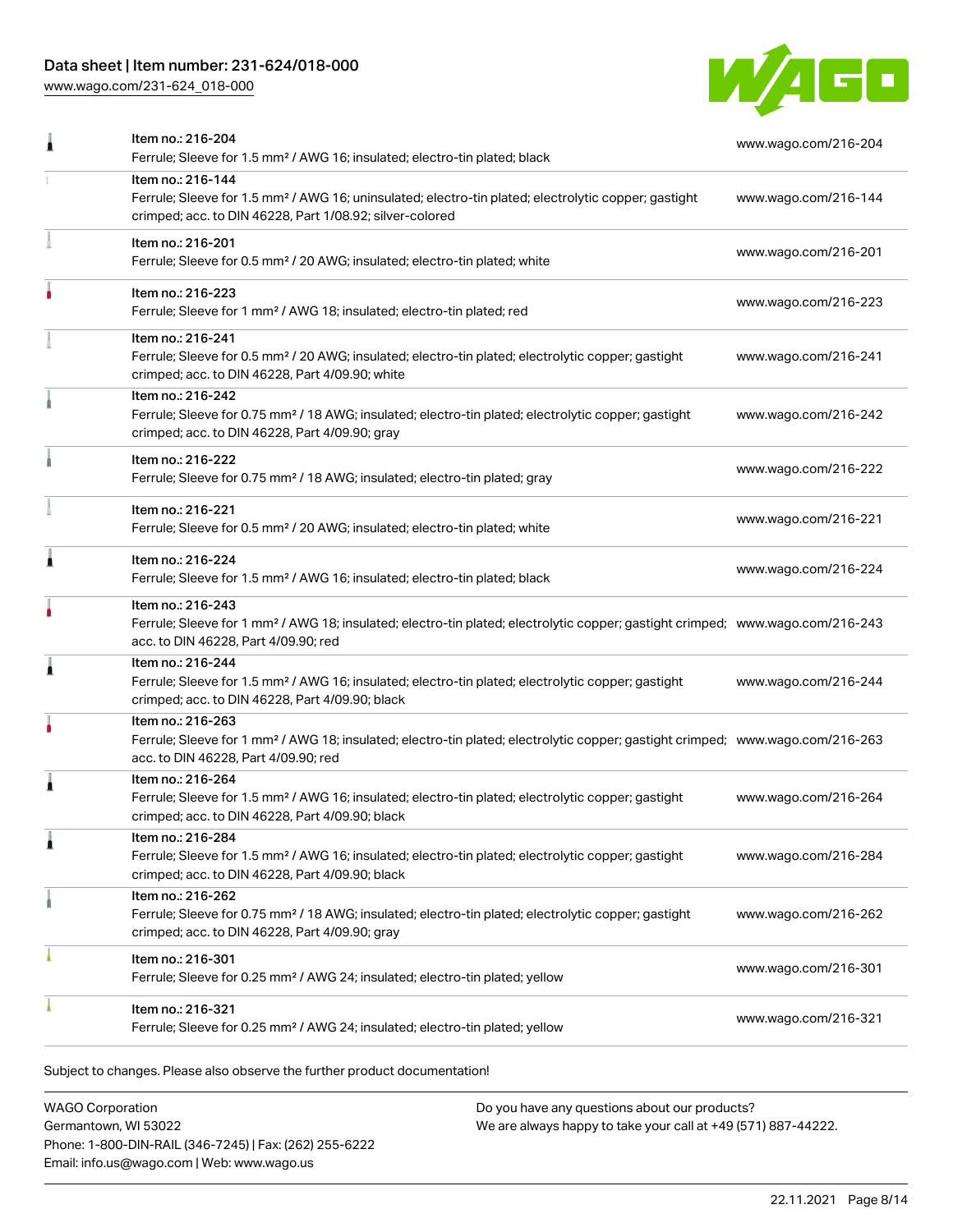### Data sheet | Item number: 231-624/018-000

[www.wago.com/231-624\\_018-000](http://www.wago.com/231-624_018-000)



|                   | Item no.: 216-322<br>Ferrule; Sleeve for 0.34 mm <sup>2</sup> / 22 AWG; insulated; electro-tin plated; green           | www.wago.com/216-322 |
|-------------------|------------------------------------------------------------------------------------------------------------------------|----------------------|
|                   | Item no.: 216-302<br>Ferrule; Sleeve for 0.34 mm <sup>2</sup> / 22 AWG; insulated; electro-tin plated; light turquoise | www.wago.com/216-302 |
| Jumpers           |                                                                                                                        |                      |
| Jumper            |                                                                                                                        |                      |
|                   | Item no.: 231-905<br>Jumper; for conductor entry; 5-way; insulated; gray                                               | www.wago.com/231-905 |
|                   | Item no.: 231-903<br>Jumper; for conductor entry; 3-way; insulated; gray                                               | www.wago.com/231-903 |
|                   | Item no.: 231-907<br>Jumper; for conductor entry; 7-way; insulated; gray                                               | www.wago.com/231-907 |
|                   | Item no.: 231-910<br>Jumper; for conductor entry; 10-way; insulated; gray                                              | www.wago.com/231-910 |
|                   | Item no.: 231-902<br>Jumper; for conductor entry; 2-way; insulated; gray                                               | www.wago.com/231-902 |
| Insulations stops |                                                                                                                        |                      |
| Insulation stop   |                                                                                                                        |                      |
|                   | Item no.: 231-672<br>Insulation stop; 0.75 - 1 mm <sup>2</sup> ; dark gray                                             | www.wago.com/231-672 |
|                   | Item no.: 231-670<br>Insulation stop; 0.08-0.2 mm <sup>2</sup> / 0.2 mm <sup>2</sup> "s"; white                        | www.wago.com/231-670 |
|                   | Item no.: 231-671<br>Insulation stop; 0.25 - 0.5 mm <sup>2</sup> ; light gray                                          | www.wago.com/231-671 |
| Tools             |                                                                                                                        |                      |
| Operating tool    |                                                                                                                        |                      |
|                   | Item no.: 209-130<br>Operating tool; suitable for 264, 280 and 281 Series; 1-way; of insulating material; white        | www.wago.com/209-130 |
|                   | Item no.: 209-132<br>Operating tool; for connecting comb-style jumper bar; 2-way; of insulating material               | www.wago.com/209-132 |
|                   | Item no.: 231-159<br>Operating tool; natural                                                                           | www.wago.com/231-159 |
|                   |                                                                                                                        |                      |

Subject to changes. Please also observe the further product documentation!

WAGO Corporation Germantown, WI 53022 Phone: 1-800-DIN-RAIL (346-7245) | Fax: (262) 255-6222 Email: info.us@wago.com | Web: www.wago.us Do you have any questions about our products? We are always happy to take your call at +49 (571) 887-44222.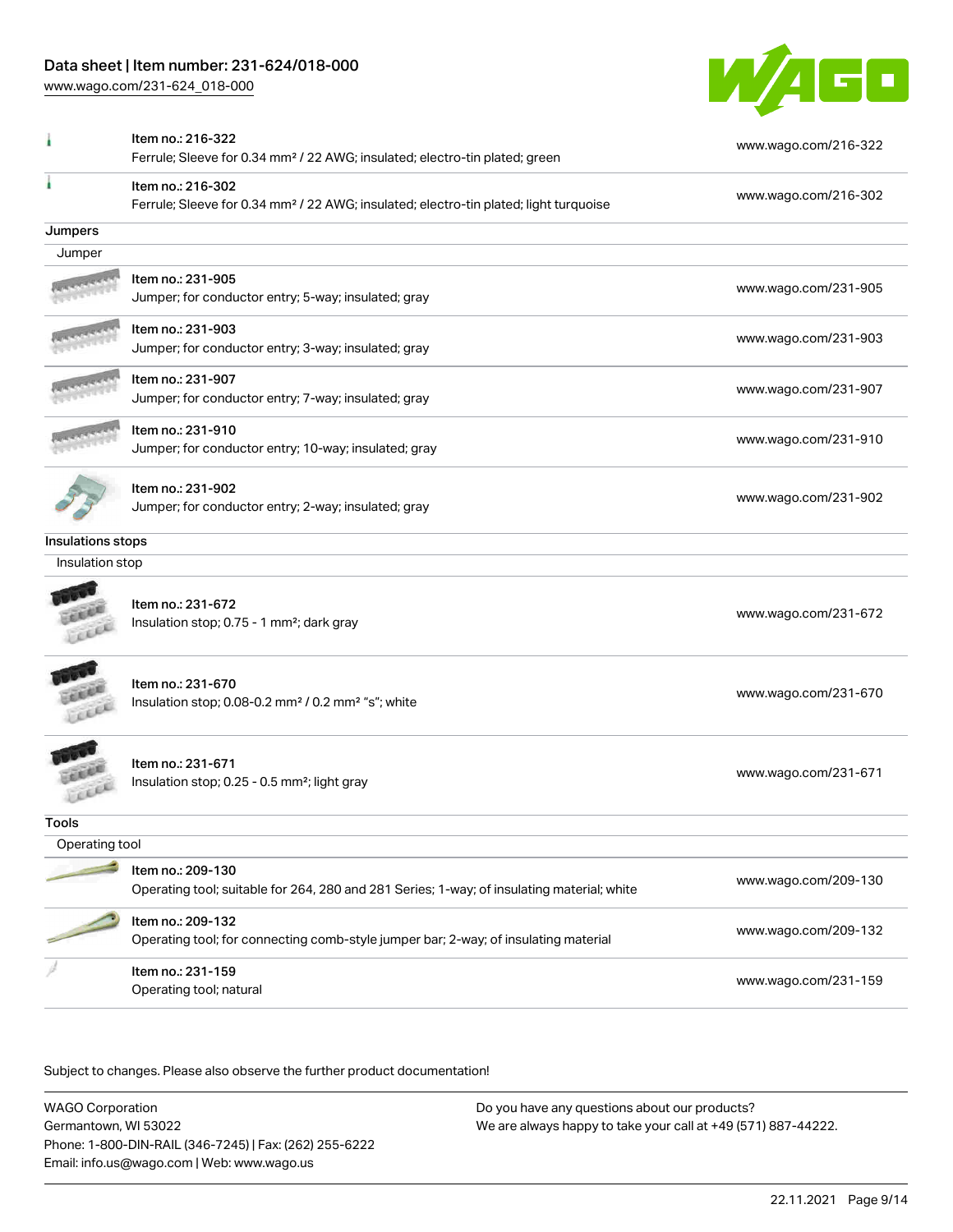Email: info.us@wago.com | Web: www.wago.us



|                                                 | Item no.: 210-250<br>Operating tool; for MCS MINI & MIDI with CAGE CLAMP® connection; red                        | www.wago.com/210-250                                                                                           |
|-------------------------------------------------|------------------------------------------------------------------------------------------------------------------|----------------------------------------------------------------------------------------------------------------|
|                                                 | Item no.: 231-231<br>Combination operating tool; red                                                             | www.wago.com/231-231                                                                                           |
|                                                 | Item no.: 210-657<br>Operating tool; Blade: 3.5 x 0.5 mm; with a partially insulated shaft; short; multicoloured | www.wago.com/210-657                                                                                           |
|                                                 | Item no.: 210-720<br>Operating tool; Blade: 3.5 x 0.5 mm; with a partially insulated shaft; multicoloured        | www.wago.com/210-720                                                                                           |
|                                                 | Item no.: 231-131<br>Operating tool; made of insulating material; 1-way; loose; white                            | www.wago.com/231-131                                                                                           |
|                                                 | Item no.: 231-291<br>Operating tool; made of insulating material; 1-way; loose; red                              | www.wago.com/231-291                                                                                           |
|                                                 | Item no.: 280-432<br>Operating tool; made of insulating material; 2-way; white                                   | www.wago.com/280-432                                                                                           |
|                                                 | Item no.: 280-434<br>Operating tool; made of insulating material; 4-way                                          | www.wago.com/280-434                                                                                           |
|                                                 | Item no.: 280-437<br>Operating tool; made of insulating material; 7-way                                          | www.wago.com/280-437                                                                                           |
|                                                 | Item no.: 280-440<br>Operating tool; made of insulating material; 10-way                                         | www.wago.com/280-440                                                                                           |
|                                                 | Item no.: 280-435<br>Operating tool; made of insulating material; 5-way; gray                                    | www.wago.com/280-435                                                                                           |
|                                                 | Item no.: 280-436<br>Operating tool; made of insulating material; 6-way                                          | www.wago.com/280-436                                                                                           |
|                                                 | Item no.: 280-438<br>Operating tool; made of insulating material; 8-way                                          | www.wago.com/280-438                                                                                           |
|                                                 | Item no.: 280-433<br>Operating tool; made of insulating material; 3-way                                          | www.wago.com/280-433                                                                                           |
| Cover                                           |                                                                                                                  |                                                                                                                |
| Cover                                           |                                                                                                                  |                                                                                                                |
|                                                 | Item no.: 231-668<br>Lockout caps; for covering unused clamping units; gray                                      | www.wago.com/231-668                                                                                           |
| Mounting                                        |                                                                                                                  |                                                                                                                |
| Mounting accessories                            |                                                                                                                  |                                                                                                                |
|                                                 | Subject to changes. Please also observe the further product documentation!                                       |                                                                                                                |
| <b>WAGO Corporation</b><br>Germantown, WI 53022 | Phone: 1-800-DIN-RAIL (346-7245)   Fax: (262) 255-6222                                                           | Do you have any questions about our products?<br>We are always happy to take your call at +49 (571) 887-44222. |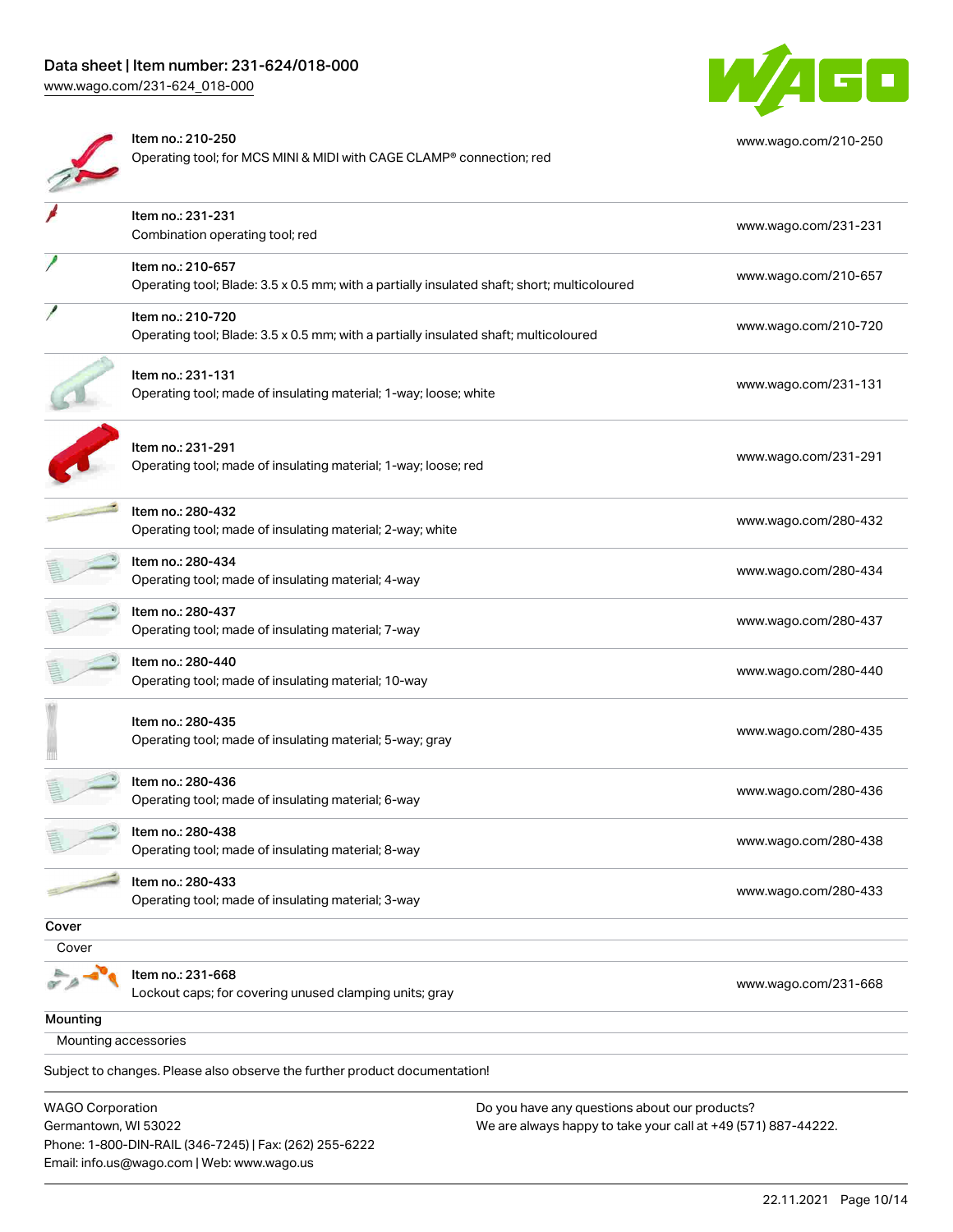Phone: 1-800-DIN-RAIL (346-7245) | Fax: (262) 255-6222

Email: info.us@wago.com | Web: www.wago.us

[www.wago.com/231-624\\_018-000](http://www.wago.com/231-624_018-000)



|                                                  | Item no.: 209-137<br>Mounting adapter; can be used as end stop; 6.5 mm wide; gray                                                                                                               |                                                                                                                |                      | www.wago.com/209-137 |
|--------------------------------------------------|-------------------------------------------------------------------------------------------------------------------------------------------------------------------------------------------------|----------------------------------------------------------------------------------------------------------------|----------------------|----------------------|
| Marking accessories                              |                                                                                                                                                                                                 |                                                                                                                |                      |                      |
| Marking strip                                    |                                                                                                                                                                                                 |                                                                                                                |                      |                      |
|                                                  | Item no.: 210-331/500-103<br>Marking strips; as a DIN A4 sheet; MARKED; 1-12 (300x); Height of marker strip: 2.3 mm/0.091 in; Strip<br>length 182 mm; Horizontal marking; Self-adhesive; white  |                                                                                                                | /500-103             | www.wago.com/210-331 |
|                                                  | Item no.: 210-331/500-104<br>Marking strips; as a DIN A4 sheet; MARKED; 13-24 (300x); Height of marker strip: 2.3 mm/0.091 in; Strip<br>length 182 mm; Horizontal marking; Self-adhesive; white |                                                                                                                | /500-104             | www.wago.com/210-331 |
|                                                  | Item no.: 210-332/500-202<br>Marking strips; as a DIN A4 sheet; MARKED; 1-16 (160x); Height of marker strip: 3 mm; Strip length 182<br>mm; Horizontal marking; Self-adhesive; white             |                                                                                                                | /500-202             | www.wago.com/210-332 |
|                                                  | Item no.: 210-332/500-206<br>Marking strips; as a DIN A4 sheet; MARKED; 33-48 (160x); Height of marker strip: 3 mm; Strip length<br>182 mm; Horizontal marking; Self-adhesive; white            |                                                                                                                | /500-206             | www.wago.com/210-332 |
|                                                  | Item no.: 210-332/500-205<br>Marking strips; as a DIN A4 sheet; MARKED; 1-32 (80x); Height of marker strip: 3 mm; Strip length 182<br>mm; Horizontal marking; Self-adhesive; white              |                                                                                                                | /500-205             | www.wago.com/210-332 |
|                                                  | Item no.: 210-332/500-204<br>Marking strips; as a DIN A4 sheet; MARKED; 17-32 (160x); Height of marker strip: 3 mm; Strip length<br>182 mm; Horizontal marking; Self-adhesive; white            |                                                                                                                | /500-204             | www.wago.com/210-332 |
| Coding                                           |                                                                                                                                                                                                 |                                                                                                                |                      |                      |
| Coding                                           |                                                                                                                                                                                                 |                                                                                                                |                      |                      |
|                                                  | Item no.: 231-129<br>Coding key; snap-on type; light gray                                                                                                                                       |                                                                                                                | www.wago.com/231-129 |                      |
| <b>Downloads</b><br>Documentation                |                                                                                                                                                                                                 |                                                                                                                |                      |                      |
| Additional Information<br>Technical explanations |                                                                                                                                                                                                 | 2019 Apr 3                                                                                                     | pdf<br>2.0 MB        | Download             |
| <b>CAD files</b>                                 |                                                                                                                                                                                                 |                                                                                                                |                      |                      |
| CAD data                                         |                                                                                                                                                                                                 |                                                                                                                |                      |                      |
|                                                  | 2D/3D Models 231-624/018-000                                                                                                                                                                    |                                                                                                                | URL                  | Download             |
| <b>CAE</b> data                                  |                                                                                                                                                                                                 |                                                                                                                |                      |                      |
|                                                  | Subject to changes. Please also observe the further product documentation!                                                                                                                      |                                                                                                                |                      |                      |
| <b>WAGO Corporation</b><br>Germantown, WI 53022  |                                                                                                                                                                                                 | Do you have any questions about our products?<br>We are always happy to take your call at +49 (571) 887-44222. |                      |                      |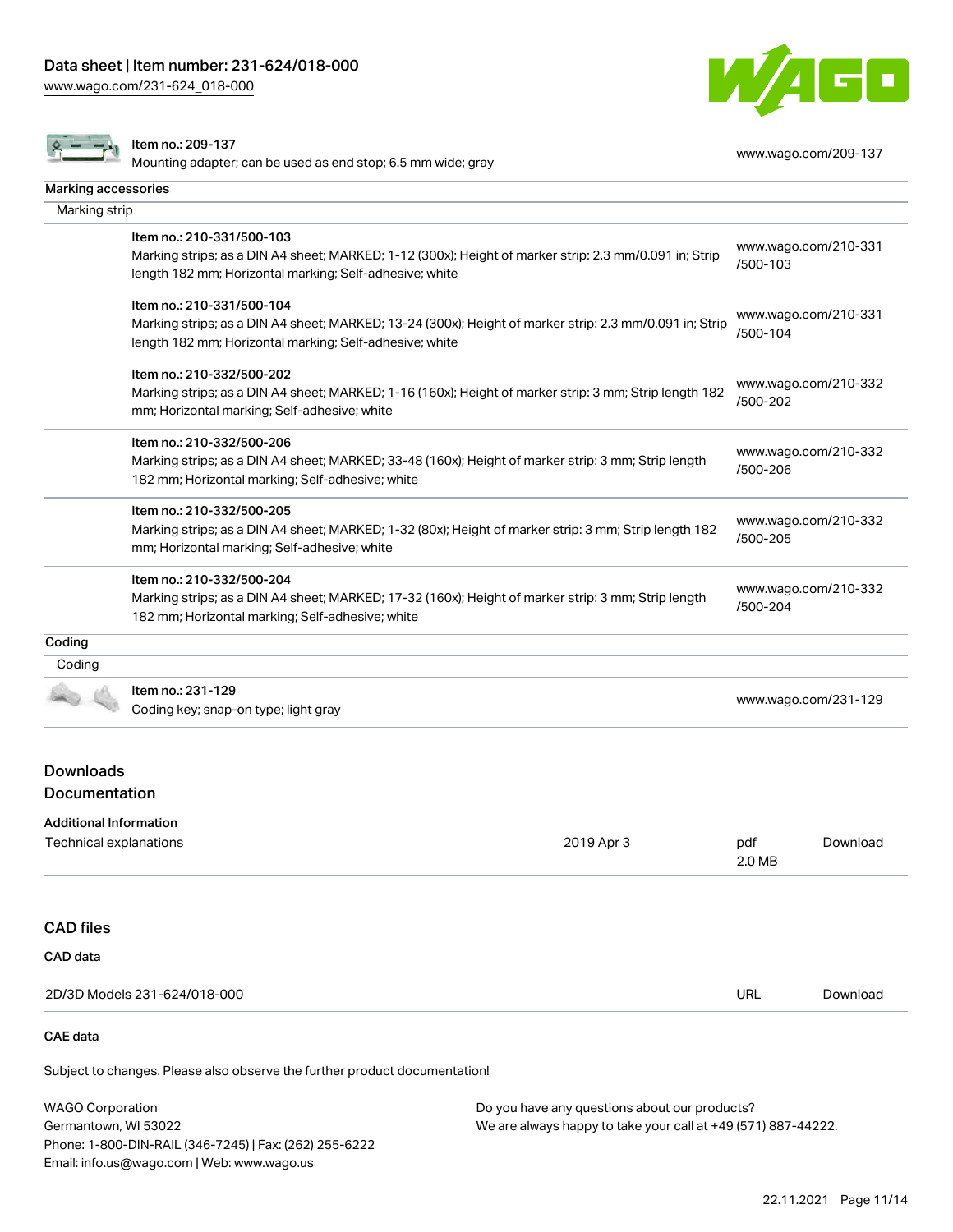

| EPLAN Data Portal 231-624/018-000                                                                                                                            | <b>URL</b> | Download |
|--------------------------------------------------------------------------------------------------------------------------------------------------------------|------------|----------|
| ZUKEN Portal 231-624/018-000                                                                                                                                 | <b>URL</b> | Download |
| EPLAN Data Portal 231-624/018-000                                                                                                                            | <b>URL</b> | Download |
|                                                                                                                                                              |            |          |
| <b>Environmental Product Compliance</b>                                                                                                                      |            |          |
| <b>Compliance Search</b>                                                                                                                                     |            |          |
| Environmental Product Compliance 231-624/018-000                                                                                                             | <b>URL</b> | Download |
| 1-conductor male connector; CAGE CLAMP <sup>®</sup> ; 2.5 mm <sup>2</sup> ; Pin spacing 5 mm; 24-pole;<br>Snap-in mounting feet; 2,50 mm <sup>2</sup> ; gray |            |          |

#### Installation Notes



Inserting a conductor via 3.5 mm screwdriver – CAGE CLAMP® actuation parallel to conductor entry.



Inserting a conductor via 3.5 mm screwdriver – CAGE CLAMP® actuation perpendicular to conductor entry.



Inserting a conductor into CAGE CLAMP® unit via operating lever (231-291).



Inserting a conductor via operating tool.

Subject to changes. Please also observe the further product documentation!

WAGO Corporation Germantown, WI 53022 Phone: 1-800-DIN-RAIL (346-7245) | Fax: (262) 255-6222 Email: info.us@wago.com | Web: www.wago.us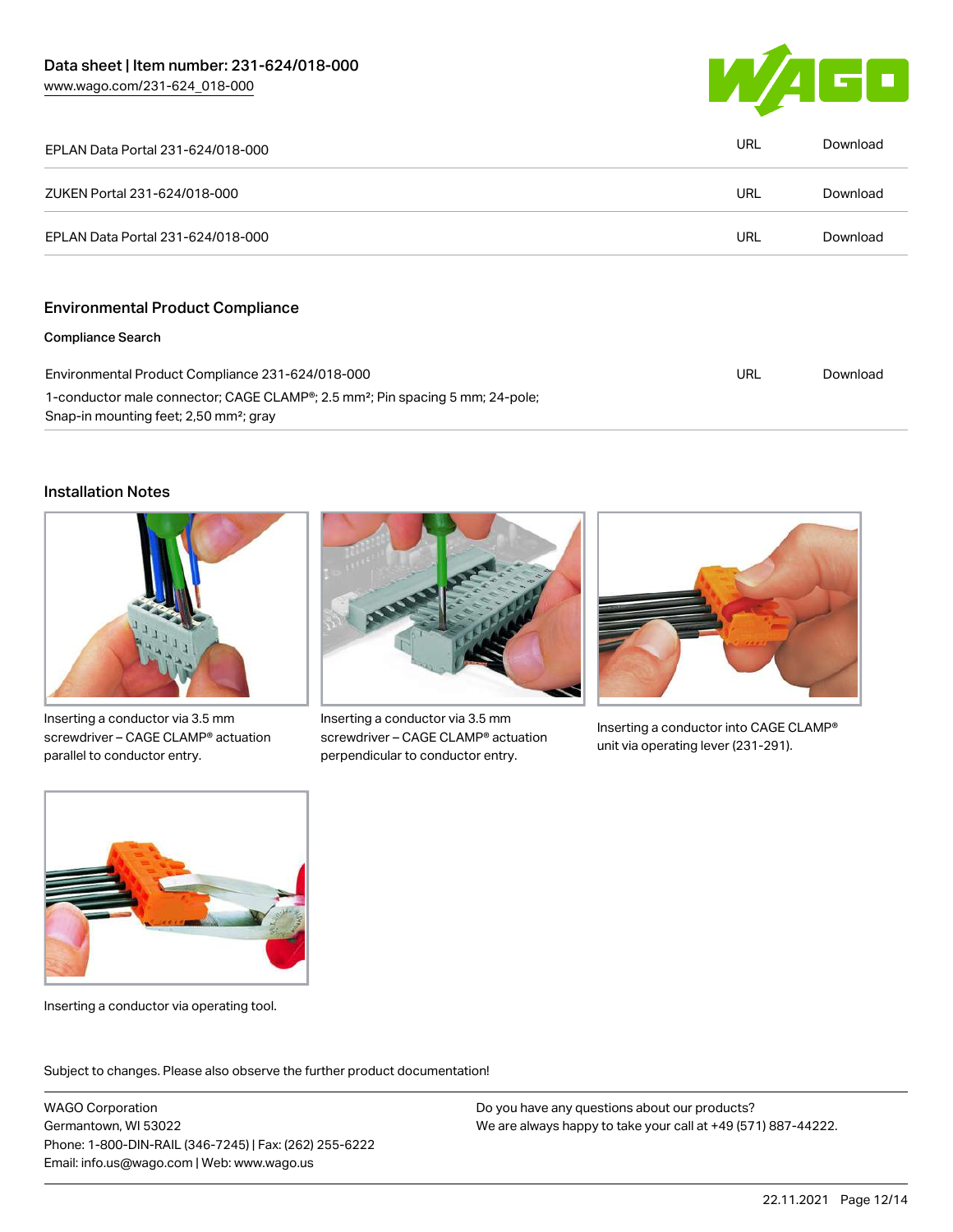Coding





Coding a male header – fitting coding key(s).



Testing – female connector with CAGE CLAMP®

Integrated test ports for testing perpendicular to conductor entry via 2 or 2.3 mm Ø test plug

#### Installation



Male connector with strain relief plate



Strain relief housing shown with a male connector equipped with CAGE CLAMP®

Subject to changes. Please also observe the further product documentation!

WAGO Corporation Germantown, WI 53022 Phone: 1-800-DIN-RAIL (346-7245) | Fax: (262) 255-6222 Email: info.us@wago.com | Web: www.wago.us